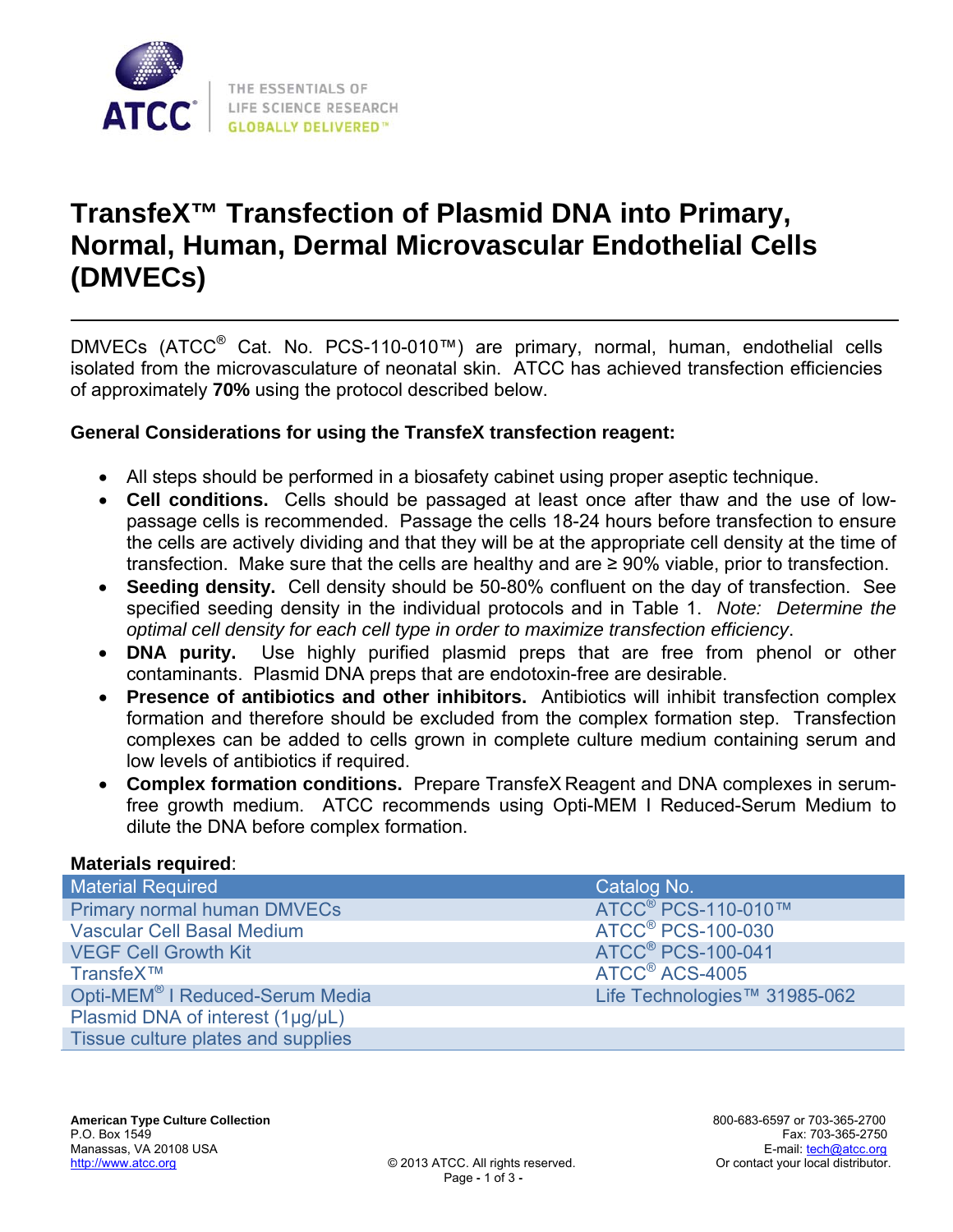

## **Protocol:**

The following protocol describes how to transfect plasmid DNA into DMVECs using the TransfeX Reagent in a **single well of a** 24**- well plate.** The reaction may be scaled up as needed. Please refer to Table 1 for recommended reaction conditions for other dish or plate sizes.

## **A. Preparation of the cells for transfection**

The day before transfection:

- 1. Count and measure cells for density and viability.
- 2. Plate **30,000** cells per well in complete growth medium (**Vascular Cell Basal Media supplemented with the VEGF Growth Kit**). Cell density should be **75%** confluent on the day of transfection.
- 3. Incubate cells overnight at **37°C** with **5% CO2**.

The day of transfection:

- 1. Remove old media.
- 2. Replace old media with fresh complete growth media (excluding Heparin Sulfate) to a total volume of 0.5 mL/well.

#### **B. Preparation of the DNA:TransfeX transfection complexes**

- 1. Warm TransfeX, plasmid DNA, and Opti-MEM I Reduced-Serum Medium to room temperature and vortex gently to mix.
- 2. Pipette 50 µL Opti-MEM I Reduced-Serum Medium into a sterile microcentrifuge tube.
- 3. Add  $0.5 \mu L$  (1.0  $\mu g/\mu L$ ) plasmid DNA.
- 4. Mix thoroughly with gently pipetting.
- *5.* Add 1.0 µL TransfeX Reagent to the diluted DNA mixture. *Note: Do not let the pipette tip or the reagent come into contact with the sides of the plastic tube.*
- 6. Mix TransfeX:DNA complexes thoroughly using either a vortex or by pipetting briefly.
- 7. Collect contents at bottom of the tube using a mini-centrifuge.
- 8. Incubate TransfeX:DNA complexes at room temperature for 15 minutes.

# **C. Addition of DNA:TransfeX transfection complexes to the cells**

- 1. Distribute the complexes to the cells by adding **50 µL** of the complexes drop-wise to different areas of the wells.
- 2. Gently rock the culture vessel back and forth and from side to side to evenly distribute the TransfeX:DNA complexes.

#### **D. Post-Transfection Handling**

- 1. Incubate for **24-72** hours. Replace growth media every 24 hours post transfection.
- 2. Wait for 18-24 hours post-transfection before assaying for transgene expression

\_\_\_\_\_\_\_\_\_\_\_\_\_\_\_\_ \_\_\_